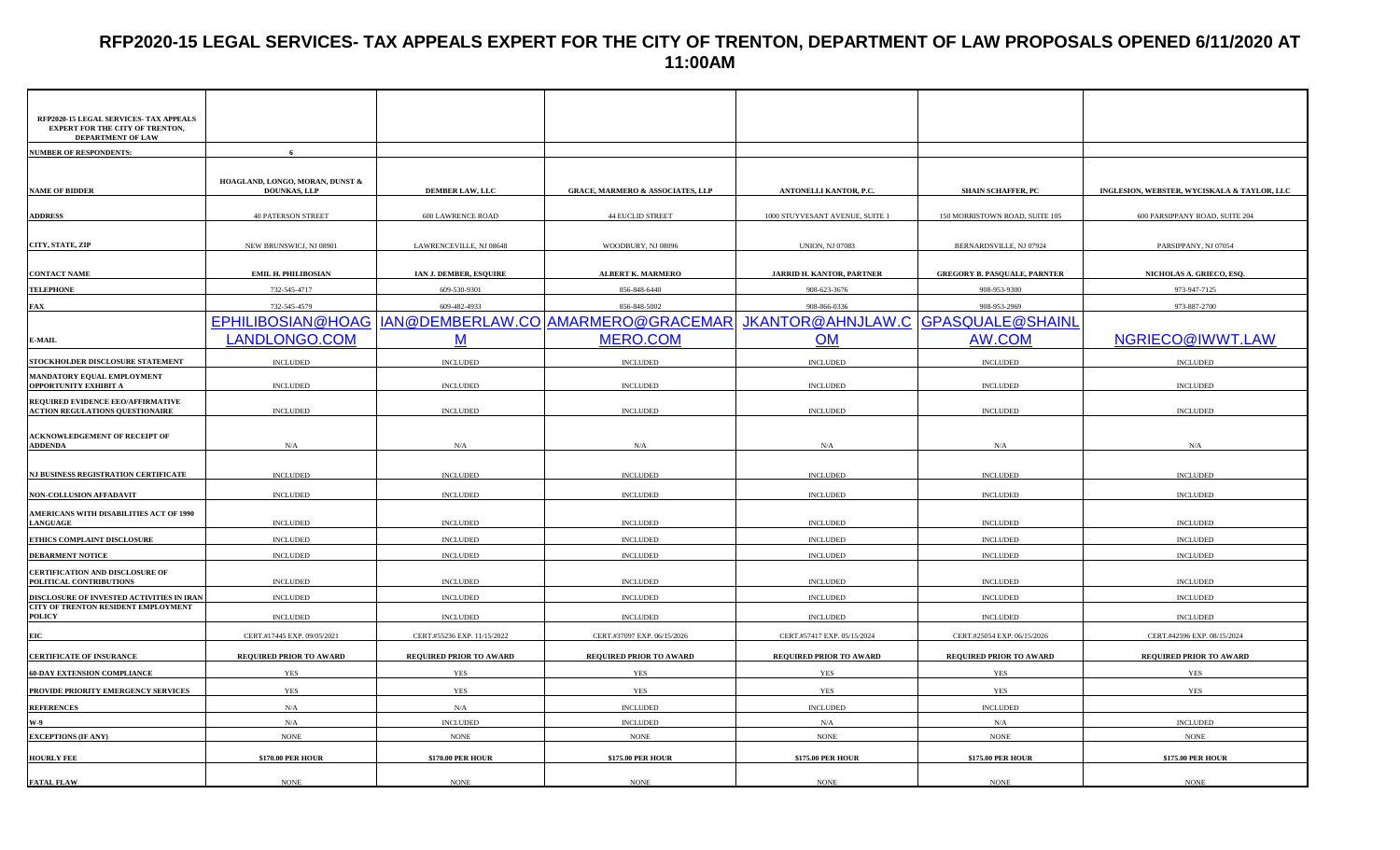## **Proposed Price Proposal**

 $\bullet$ 

 $\lambda$ 

Legal services will be billed at the rate of \$170.00 per hour for Emil Philibosian, Partner. Bills will be submitted monthly and in accordance with the City of Trenton Policies and Travel time is not billed. Availability for meetings and conferences are Procedures. unlimited.

MAY 28, 2020 Emil H. Philibosian **Dated**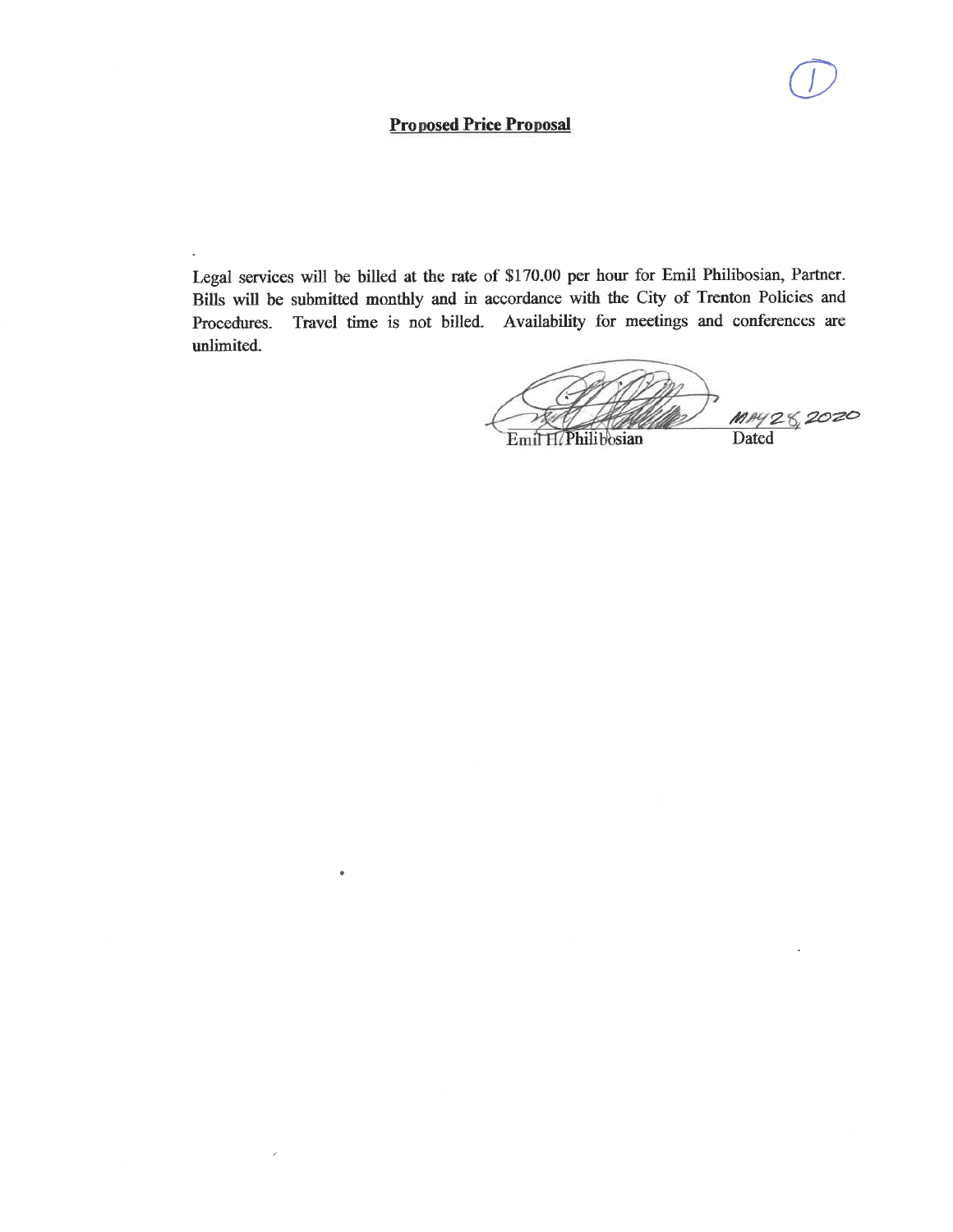# **DEMBER LAW, LLC 600 LAWRENCE ROAD LAWRENCEVILLE, NEW JERSEY 08648**

# **PRICE PROPOSAL FOR** Proposal Number: RFP2020-15

- 1. Partners Shall be billed at the rate of \$170.00 per hour, in 6-minute increments.
- 2. Associates Shall be billed at the rate of \$120.00 per hour, in 6-minute increments.
- 3. Paralegals shall be billed at the rate of \$50.00 per hour, in 6-minute increments.
- 4. Administrative Costs Such as photocopying, postage, overnight mailing-These costs and expenses are provided by Dember Law, LLC at no cost to the City.

**DEMBER LAW LLC** By:

Dember, Partner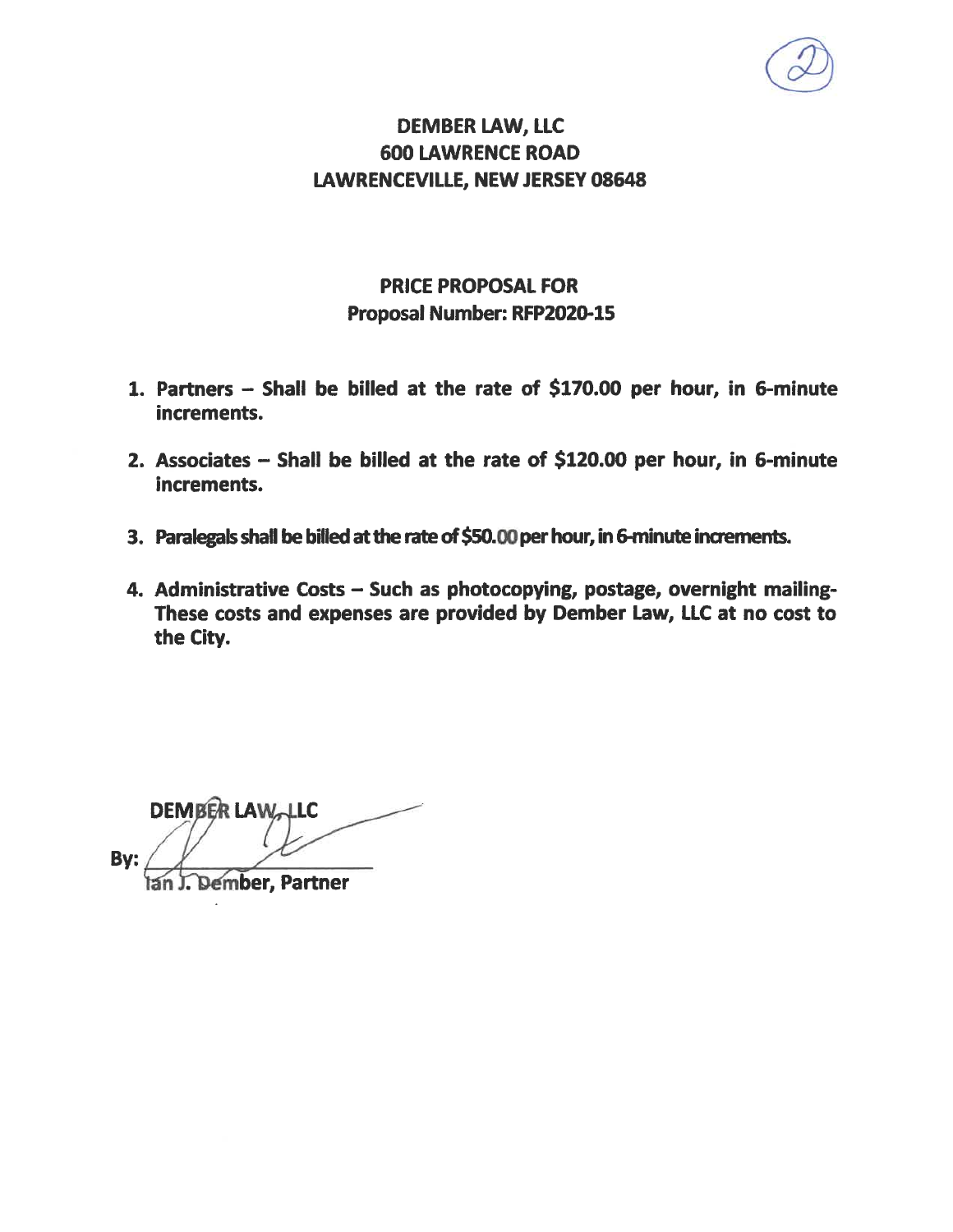## **BID PROPOSAL FORM RESPONDENT MUST COMPLETE**

We the undersigned propose to furnish and deliver the above services pursuant to the scope of services and requirements and made part hereof:

## **HOURLY RATE**

| <b>HOURLY RATE</b>                                                                                                                                                                                                                                                                                                                                                                      | $s$ partner 175 /hr              |
|-----------------------------------------------------------------------------------------------------------------------------------------------------------------------------------------------------------------------------------------------------------------------------------------------------------------------------------------------------------------------------------------|----------------------------------|
| (ORIGINAL SIGNATURE BY AUTHORIZED REPRESENTATIVE)<br>The undersigned is a Corporation, Partnership or Individual under the laws of the State of<br>VCW Jo 15 7 having its principal office at 44 Euclid 8T woodbury NJ                                                                                                                                                                  | 135) hr Attom<br>85 / hr paraley |
| <b>COMPANY</b><br>$CracC$ , Marmero + Assoc. $L\varphi$<br>$44$ Euclid ST<br><b>ADDRESS</b><br>unnalleine NJ 08096<br><b>ADDRESS</b><br>FED. ID#                                                                                                                                                                                                                                        |                                  |
| NAME $\frac{A1bt_1 + K}{f(1 + b)} = \frac{A1bt_1 + K}{f(1 + b)} = \frac{A1bt_1 + B1}{f(1 + b)} = \frac{A1bt_1 + B1}{f(1 + b)} = \frac{A1bt_1 + B1}{f(1 + b)} = \frac{A1bt_1 + B1}{f(1 + b)} = \frac{A1bt_1 + B1}{f(1 + b)} = \frac{A1bt_1 + B1}{f(1 + b)} = \frac{A1bt_1 + B1}{f(1 + b)} = \frac{A1bt_1 + B1}{f(1 + b)} = \frac{A1bt_1 + B1}{f(1 + b)} = \frac{A1bt_1$<br>TELEPHONE 856 |                                  |
| FAX $8548502$                                                                                                                                                                                                                                                                                                                                                                           |                                  |
| Amarmero @ grace marmero.com<br><b>EMAIL</b>                                                                                                                                                                                                                                                                                                                                            |                                  |
| $6 - 9.202G$<br><b>DATE</b>                                                                                                                                                                                                                                                                                                                                                             |                                  |
| <b>SIGNATURE</b>                                                                                                                                                                                                                                                                                                                                                                        |                                  |

 $\mathcal{O}$ 

 $\sim$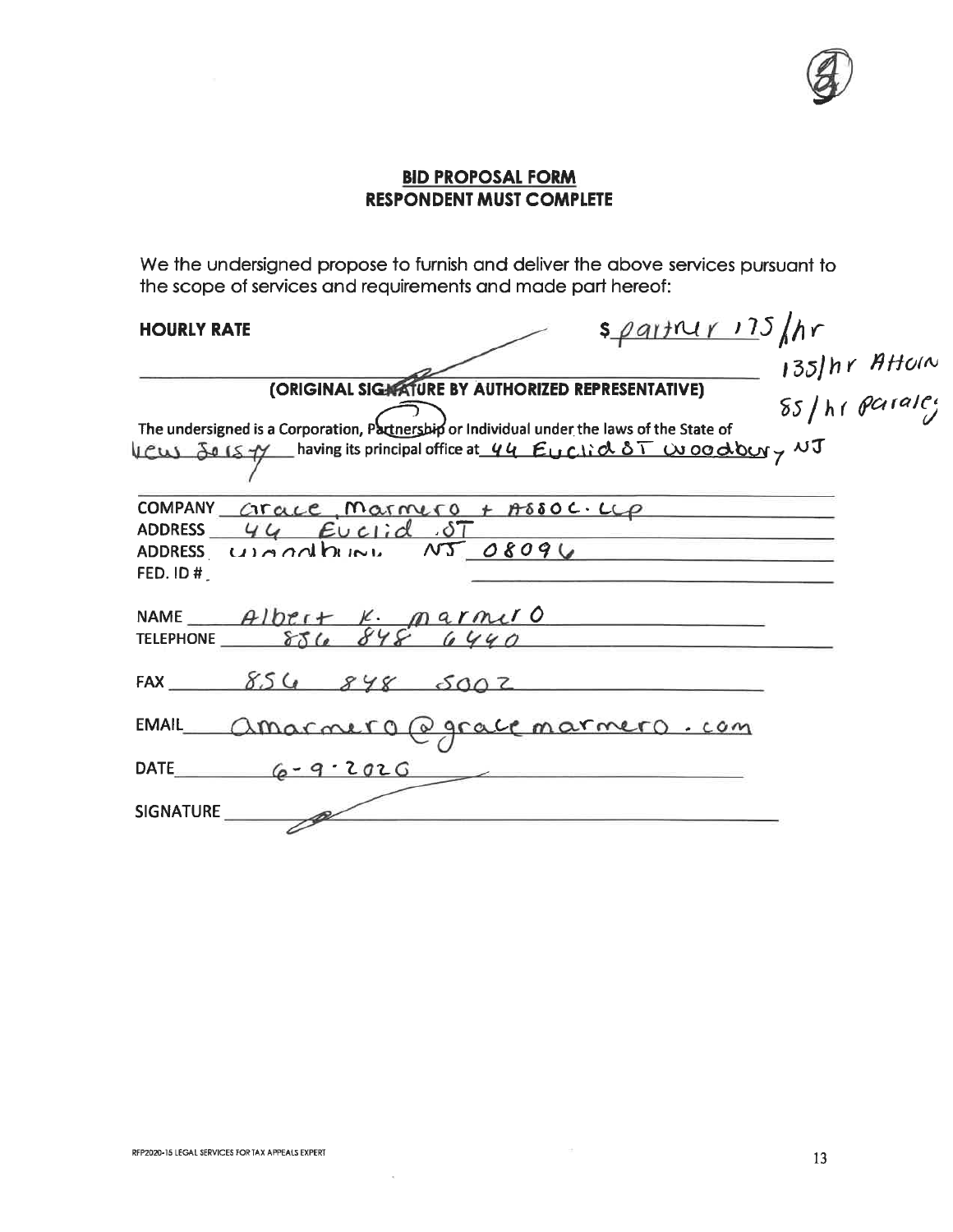## **Respondent's Cost Proposal**

Antonelli Kantor, P.C. is amenable to the hourly rates set by the City of Trenton.

\$175.00/hour Partners All other attorneys \$135.00/hour Paralegals \$85.00/hour

## ANTONELLI KANTOR, P.C.

Jarrid H. Kantor, Partner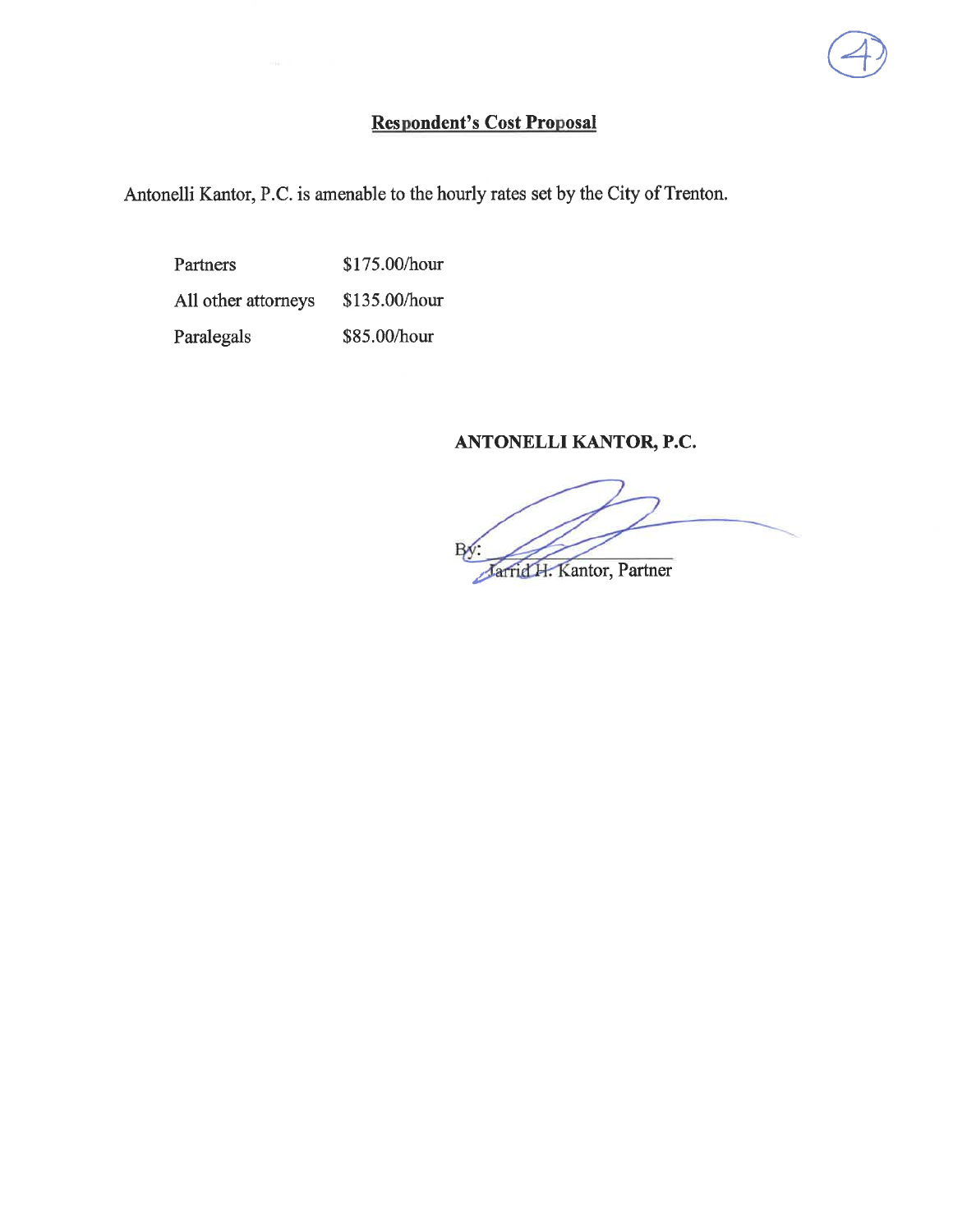## **BID PROPOSAL FORM RESPONDENT MUST COMPLETE**

We the undersigned propose to furnish and deliver the above services pursuant to the scope of services and requirements and made part hereof:

| <b>HOURLY RATE</b> | $\epsilon$ 175.00                                |  |
|--------------------|--------------------------------------------------|--|
|                    |                                                  |  |
|                    | AQMGINAL SIGNATURE BY AUTHORIZED REPRESENTATIVE) |  |

The undersigned is a Corporation, Partnership or Individual under the laws of the State of<br>New Jersey having its principal office at 150 Morristown Rd., Ste 105, Bernardsville, NJ 07924

| <b>COMPANY</b>   | Shain Schaffer PC                                               |  |  |  |  |
|------------------|-----------------------------------------------------------------|--|--|--|--|
| <b>ADDRESS</b>   | 150 Morristown Road, Suite 105, Bernardsville, New Jersey 07924 |  |  |  |  |
| <b>ADDRE</b>     |                                                                 |  |  |  |  |
| FED. II          |                                                                 |  |  |  |  |
| NAME             | Gregory B. Pasquale, Partner                                    |  |  |  |  |
| <b>TELEPHONE</b> | 908-953-9300                                                    |  |  |  |  |
| <b>FAX</b>       | 908-953-2969                                                    |  |  |  |  |
| <b>EMAIL</b>     | Gpasquale@shainlaw.com                                          |  |  |  |  |
| <b>DATE</b>      |                                                                 |  |  |  |  |
| <b>SIGNATURE</b> |                                                                 |  |  |  |  |
|                  |                                                                 |  |  |  |  |